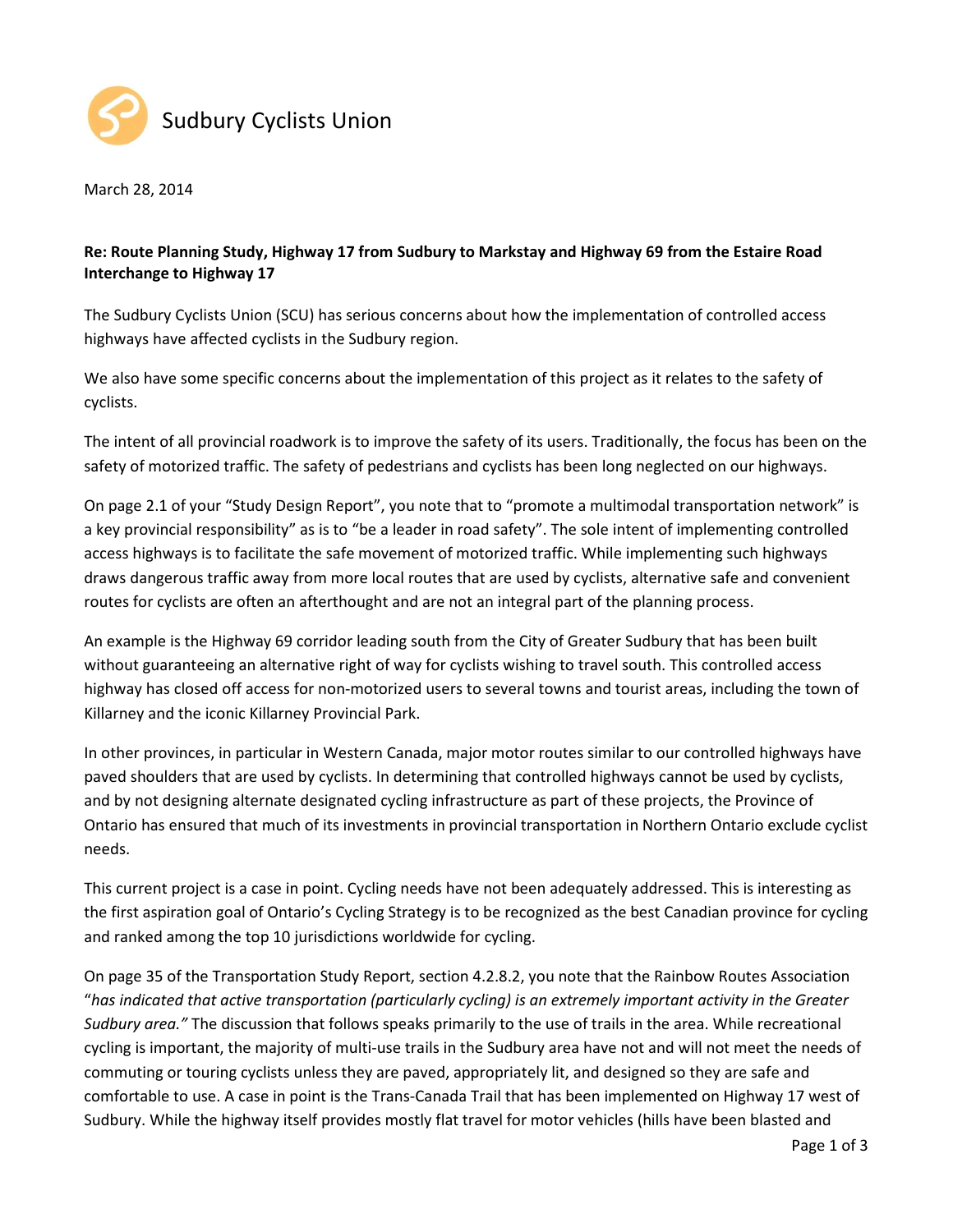levelled), the trail has numerous steep slopes and a surface that does not accommodate touring bicycles (see pic below). In addition, the trail network can often lack connectivity which may only be addressed using municipal and provincial infrastructure.



Page 62 of the Study cites a social and cultural environment factor of "Recreation/Trails, Cycling Routes, Public Facilities (OPP/Visitor Centres)". We are concerned that you have looked at cycling needs as a recreational concern only. On-road cycling infrastructure is important for both commuting and touring purposes. When designing roads, cycling should be a transportation mode that is integral to the design.

On page 100 of the Transportation Study Report, you have noted:

"Development along the future Highway 17 corridor will be limited by MTO's corridor control to avoid additional private access points directly onto the highway for traffic safety reasons. Where required, new developments in proximity to the highway will require permits from the MTO.

 It is expected that there will be ongoing discussions with the City of Greater Sudbury and the Municipality of Markstay Warren regarding future ownership and maintenance of the existing Highway 17 when the new Highway 17 is constructed. Through these discussions, there may be additional opportunities to improve the character of the roadway adjacent to the existing communities and to improve pedestrian and cycling connectivity between Sudbury and Markstay."

We are concerned that any development that is allowed along the new highway will not include an alternative access route to accommodate cyclists and will therefore be inaccessible to cyclists.

We also object to the Province constructing safe options for motorists but then suggesting that its responsibility for the current Highway 17 should be downloaded to the municipal levels without first addressing the lack of safe cycling options on this highway. If the responsibility of maintaining the existing Highway 17 is to be transferred to the municipalities, then the Province needs to upgrade the highway to include safe cycling infrastructure prior to the transfer. In Appendix C, Correspondence, in a response to the Sudbury and District Health Unit concerns, you "Indicated that bicycles are currently not permitted on Highway 17; however, if a new alignment is recommended it is anticipated that sections of the existing Highway 17 alignment may remain as a secondary roadway which may be utilized for alternative transportation". Also, that "Pedestrian and cyclist accommodation on future grade-separations and interchanges will be considered during the study." And, "Noted that there is potential for a future Trans Canada Trail connection between Sudbury and North Bay." Contrary to your statement, bicycles are current permitted on Highway 17. In fact, Highway 17 is the only route that cyclists can use to travel between the City of Greater Sudbury's core and Markstay.

We are also concerned with your language "sections of the existing Highway 17 alignment may remain as a secondary roadway." This cannot be a "may", it needs to be a "must". Our experience with the Highway 69